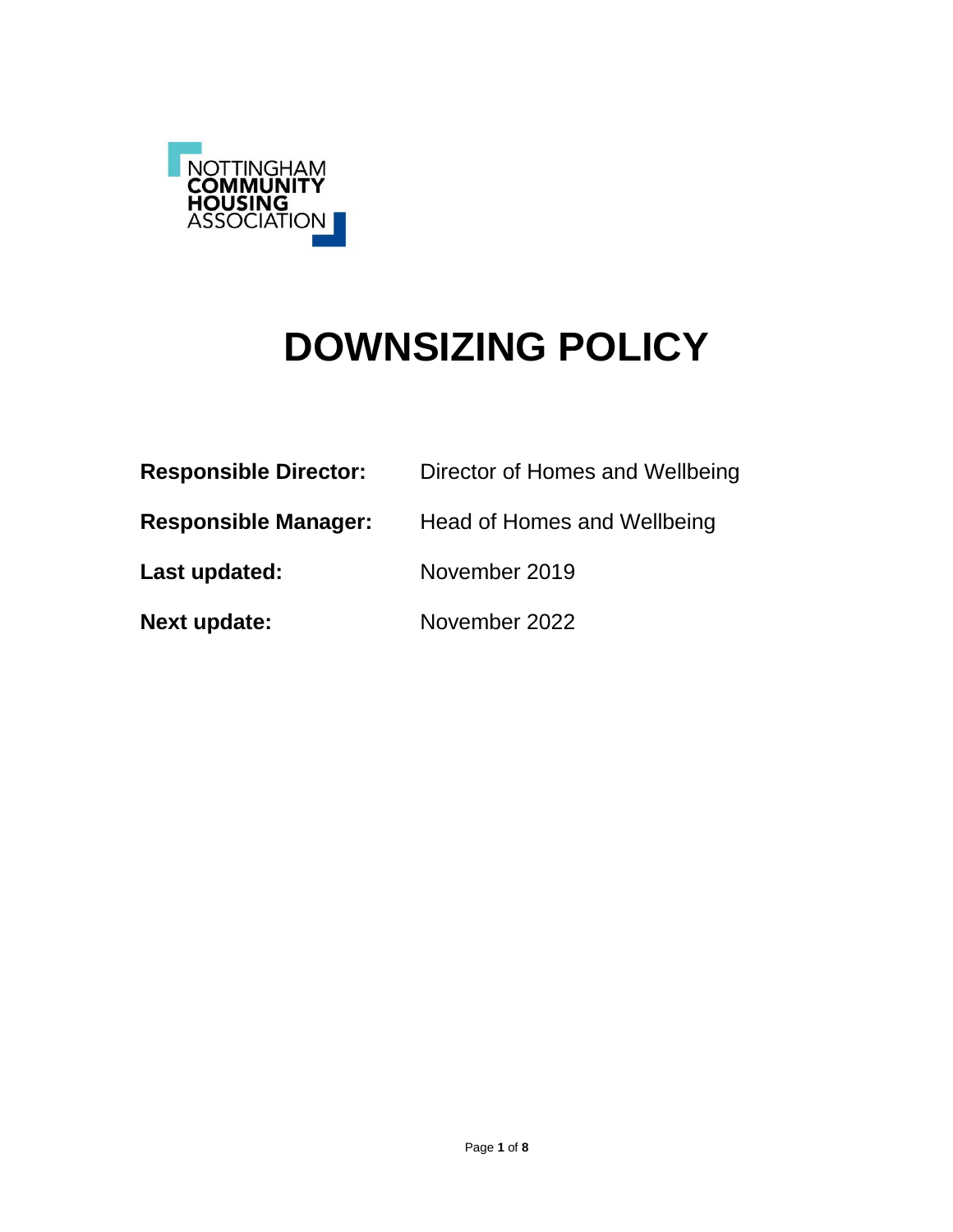## **B10 Downsizing Policy**

## **1. Purpose**

- 1.1 Nationally there are large numbers of tenants who are under occupying their current general needs rented accommodation - many are older people occupying family houses whose families have grown up and left home.
- 1.2 Due to the high demand for NCHA properties over the past 5 years, there has been a steady decline in the opportunities for customers to move home. Turnover of properties within NCHA for example, has been reducing year on year as customers stay longer in their homes. This trend has also been experienced with the number Mutual Exchanges, also reducing year on year. The revamping of the Transfer policy means that customers that are most in need, are now likely to be the only customers to be able to move home through this process.
- 1.3 The introduction of the Welfare Reform Act placed a new emphasis on tenants who are under occupying social rented general needs accommodation. From April 2013, an under occupation charge was applied to under occupying tenant(s) from their benefit equivalent to 14% of the housing benefit eligible rent for one bedroom under occupied and 25% of the eligible rent for two or more bedrooms under occupied.
- 1.4 The aforementioned changes prompted NCHA to assess the impact on customers and their ability to move home where they are living in properties much larger then can manage or need.
- 1.5 Given these requirements there was a need to introduce a system of incentives to facilitate downsizing moves for NCHA customers in order to make best use of our housing stock and to facilitate opportunities for customer's to be able to move home.

## **2. Risks**

The key risks associated with this policy are:

- The cost of not making best use of housing stock in a market where social rented housing is in short supply.
- The prospect of losing a considerable amount of rental income if NCHA tenants who under occupy cannot pay the under occupation charge.
- the knock-on effect on NCHA's income team if current and former tenant arrears are rising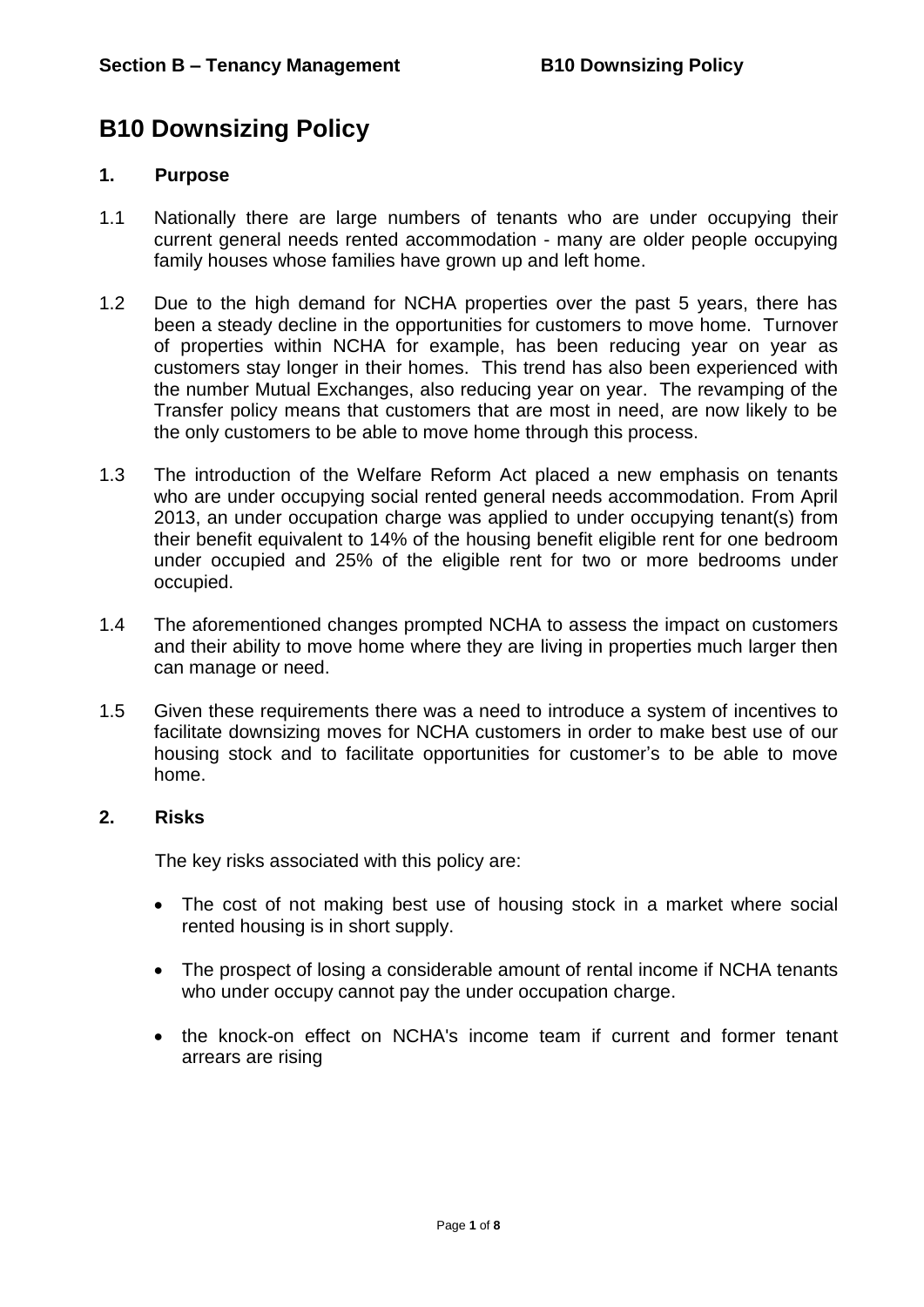## **3. Process**

- 3.1 The downsizing policy will operate in the following way:
- 3.2 NCHA will publicise information on Welfare Reform in LINK magazine and on the website. Where tenants seek help with downsizing the Admin Assistant (Allocations) will note their details on Open Housing, the Housing Management database and send information relating to their options for moving, e.g. registering on Homeswapper for a mutual exchange, bidding for a smaller property under their local choice based lettings system or applying for a transfer and making use of incentive payments to encourage downsizing, where they apply.
- 3.3 The information pack will include application forms and further details of these options for moving. Customers who wish to transfer to a smaller property will be advised to register with their local authority choice based lettings system. A transfer form will be completed. Mutual exchange applications will be processed in the usual way by the Estates Team.
- 3.4 Estates staff that have customers who wish to transfer into smaller accommodation owned by NCHA will advise them and complete the transfer form in the usual way. The form will be passed to the Allocations Assistant and will be authorised as a Priority Transfer by the Service Manager (Allocations and Estates).
- 3.5 The Allocations team will work to identify suitable smaller properties to transfer under occupiers into by looking at weekly tenancy termination lists. They will keep a transfer file on the system containing completed forms and a list internally in date order of all tenants interested in transferring due to under occupation so that we can be clear on numbers, give the appropriate advice and help facilitate transfers. The Allocations Assistant will administer this list and will oversee the Downsizing budget.
- 3.6 In some cases we may place adverts for smaller properties under the relevant CBL scheme (subject to the agreement of the Local Authority) which will be worded to give preference to existing NCHA tenants who are resident in the LA area and subject to the under-occupation charge and who wish to downsize. This will not exclude other applicants from applying for the property. This in effect allows a percentage of relets to be set aside for internal transfers due to under occupation on the basis of a local lettings plan which stipulates which group of applicants they will be let to.
- 3.7 Wherever possible if an internal transfer takes place the vacated family home will be placed with the local choice based lettings scheme for letting to a household currently on the transfer list for a move to larger accommodation.

n.b. Where possible colleagues may facilitate "chain lettings" to help a number of people at the same time.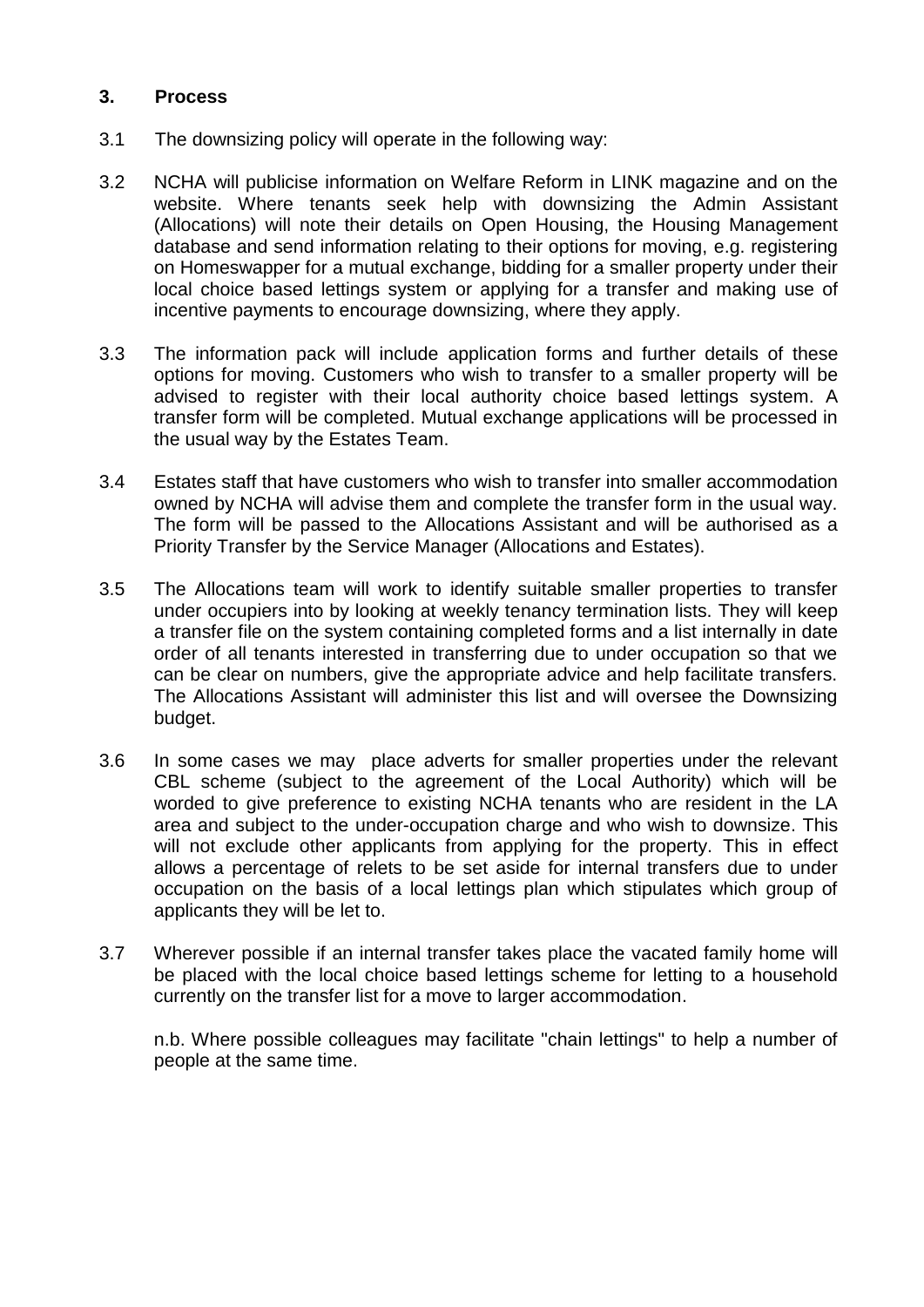3.8 Where LA-run downsizing schemes are available e.g. "Easy Move" (Leicester City Council) use will be made of these schemes.

n.b. NCHA will not make incentive payments available in areas where the Local Authority has undertaken to do so.

- 3.9 Where permitted by a Local Authority, it will be helpful to "top-slice" some units on new developments for under occupiers to transfer into. In these circumstances the usual requirement for 100% nominations can be met by using true voids (i.e. the final vacated unit after transfer) with the agreement of the local authority.
- 3.10 Tenants who have successfully secured a property should apply to the Allocations Assistant for a Downsizing incentive payment. The Allocations Assistant will provide an application form for the Income and Estates Officers to authorise (see appendix 1) and will add the customer's details to a register of those applying for transfer incentives. The Service Manager (Allocations and Estates) will authorise the form where appropriate.
- 3.11 The criteria for joining the scheme will be that the tenant:
	- Is under occupying their present accommodation.
	- Has a clear rent account or with the approval of the Service Manager (Income) can demonstrate a pattern of reducing arrears over a period of at least 3 months.
	- Has no history of category "A" ASB or with the approval of the Service Manager (Allocations and Estates) can demonstrate that previous category "B" or "C" ASB has entirely ceased.
	- Has kept their current property in good repair, with a clear and tidy garden, with no re-charges identified at relet.
	- Is currently in receipt of Housing Benefit/ Universal Credit (including the shortfall to the Housing Element of UC as well as HB) and subject to the under occupation charge or may be working but is able to demonstrate (through an income and expenditure assessments) that they are unable to afford to pay the rent.

n.b. The resulting move must be to a property of the appropriate size for the transferring tenant – i.e. no under occupation should result

- 3.12 Where a tenant is able to downsize and qualifies for financial assistance under the downsizing scheme a sum of up to £500 will be made available to them after the move has gone ahead, which will assist with the cost of the following sorts of items:
	- Reimbursement of reconnection costs e.g. telephone, satellite TV, utilities.
	- Reimbursement of costs in relation to the redirection of mail.
	- Payment for carpets, curtains or blinds.
	- Decoration of the new property.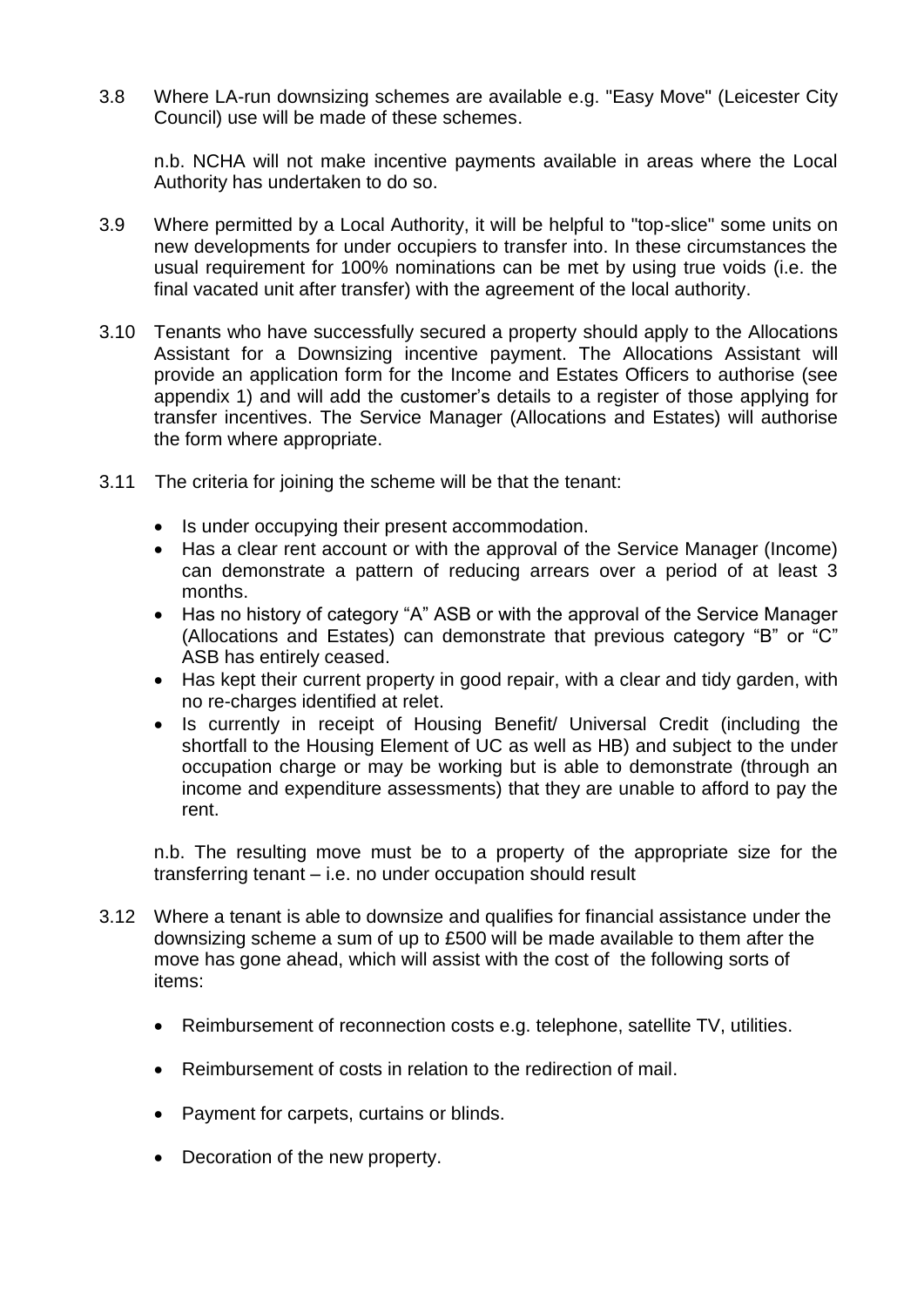n.b. Some or all of this money may be used to offset rent arrears where money is already owed to NCHA by the transferring/exchanging tenant.

A procedure guide for staff who are assisting in the downsizing process is summarised at appendix 2.

- 3.13 Customers with a sufficiently high level of income or savings may be targeted for shared ownership opportunities and may be helped by crediting the £500 incentive payment from the downsizing scheme as a payment towards their deposit for a shared ownership property. A calculator is available via the HCA for use in deciding whether shared ownership is an affordable option for tenants.
- 3.14 Periodically NCHA will update customers with news of the Downsizing Policy and how to apply for a transfer on the grounds of under occupation.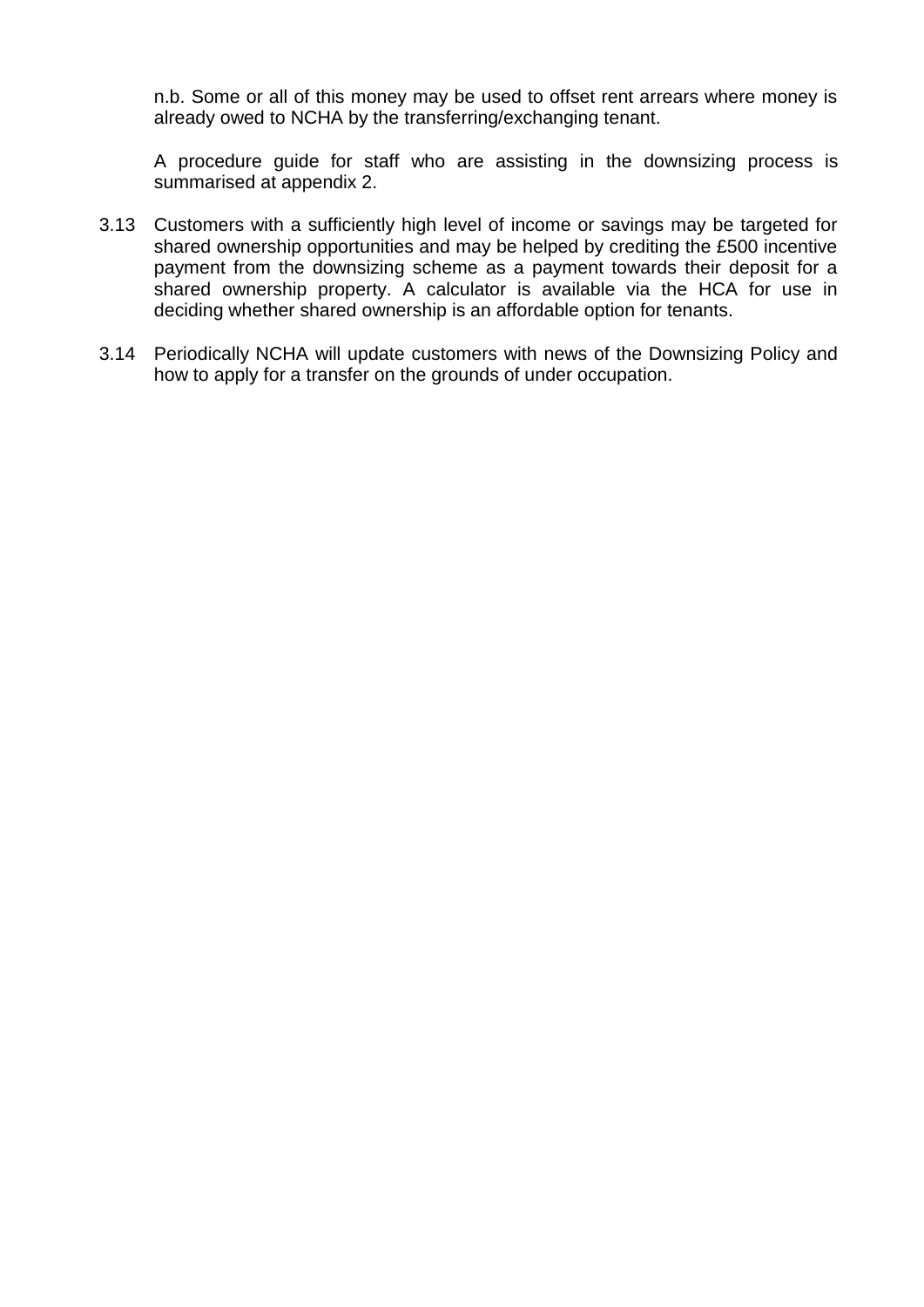## **Appendix 1**

#### **Downsizing scheme – Application Form Theorem** Date:

| Tenant's name(s):      |            |                        | Contact<br>number:  |  |
|------------------------|------------|------------------------|---------------------|--|
| Address:               |            |                        |                     |  |
| <b>Property type:</b>  |            |                        | <b>Family size:</b> |  |
| Forwarding<br>Address: |            |                        |                     |  |
| <b>Property type:</b>  |            |                        | Landlord:           |  |
| Source of move:        | <b>CBL</b> | <b>Mutual Exchange</b> | <b>Transfer</b>     |  |

#### **Income details:**

| Details of income and/or benefits: |                    |                |  |  |
|------------------------------------|--------------------|----------------|--|--|
|                                    |                    |                |  |  |
|                                    |                    |                |  |  |
|                                    |                    |                |  |  |
|                                    |                    |                |  |  |
|                                    |                    |                |  |  |
|                                    |                    |                |  |  |
| Incomo/Expanditure form completed: | $V_{\alpha\alpha}$ | $\overline{h}$ |  |  |

| income/Expenditure form completed: | <b>Yes</b> | N0 |
|------------------------------------|------------|----|
| Form approved by:                  |            |    |
|                                    |            |    |

#### **Details of payment:**

| Amount requested (Maximum £500)                                         |   |
|-------------------------------------------------------------------------|---|
| Amount paid to rent account                                             |   |
| Proposed amount paid directly to tenant(s) (if further criteria is met) | - |

#### **Criteria for payment to rent account: to be met before move**

| <b>Requirements</b> | <b>Details</b>                                      | Checked by |
|---------------------|-----------------------------------------------------|------------|
| Bedroom need        | U/Occ by 1+ bedroom and no further under-occupancy  |            |
| Rent                | Clear rent account or reducing arrears for 3 months |            |
| <b>ASB</b>          | No CAT A ASB or EO to agree B&C ceased              |            |
| Property condition  | Property/Garden kept well                           |            |

#### **Further criteria for payment to tenant: to be met after move**

| <b>Requirements</b> | <b>Details</b>                                  | <b>Checked by</b> |
|---------------------|-------------------------------------------------|-------------------|
| Property condition  | No.<br>relet recharges                          |                   |
| Rent                | Payment plan in place for any remaining arrears |                   |

#### **Approved for payment by:**

| <b>Department</b>         | <b>Print</b> | Sign |
|---------------------------|--------------|------|
| <b>Income</b>             |              |      |
| <b>Estates</b>            |              |      |
| <b>Service</b><br>manager |              |      |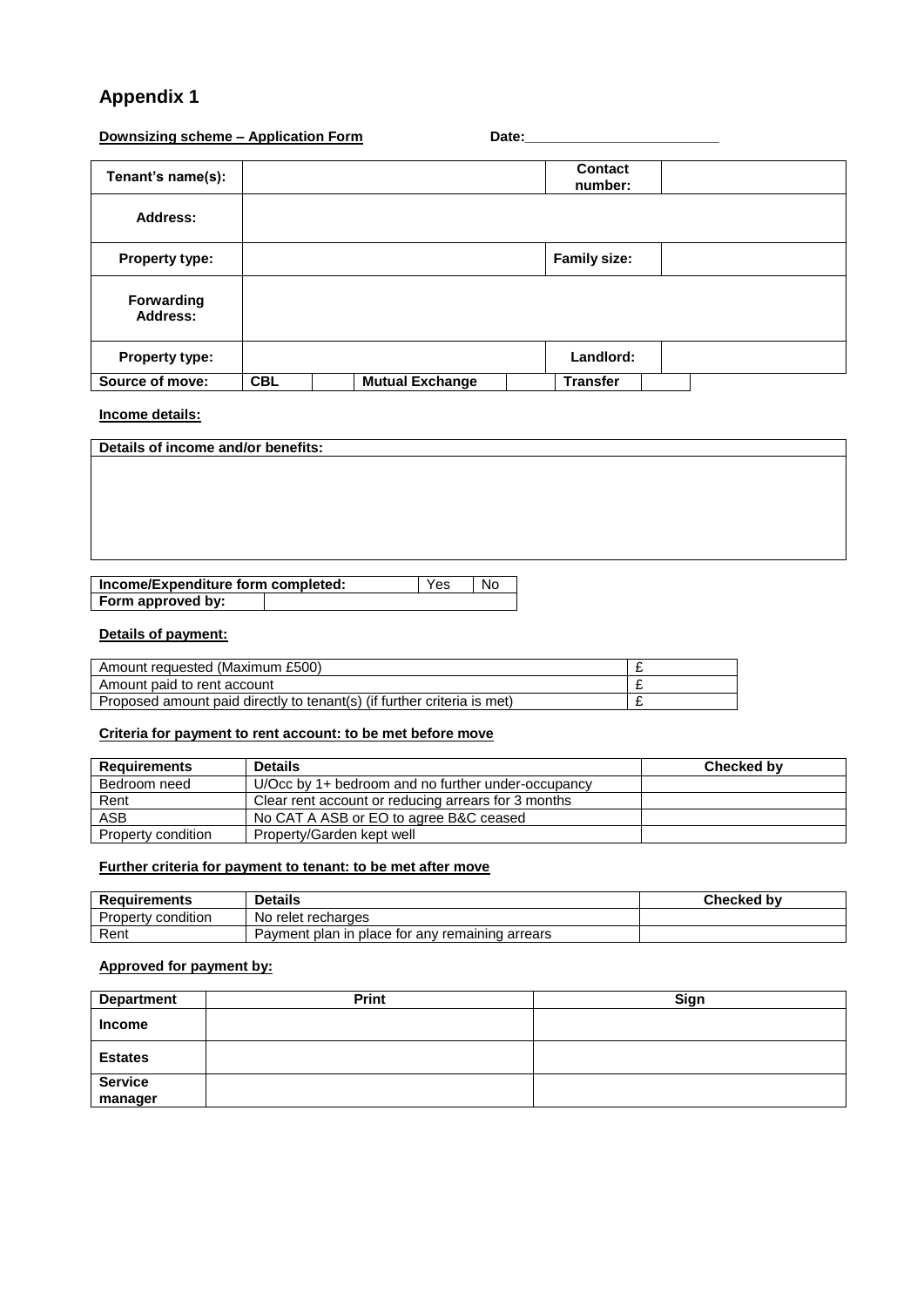## **Downsizing transfer process**



## **Admin process if 100% of incentive to tenant**